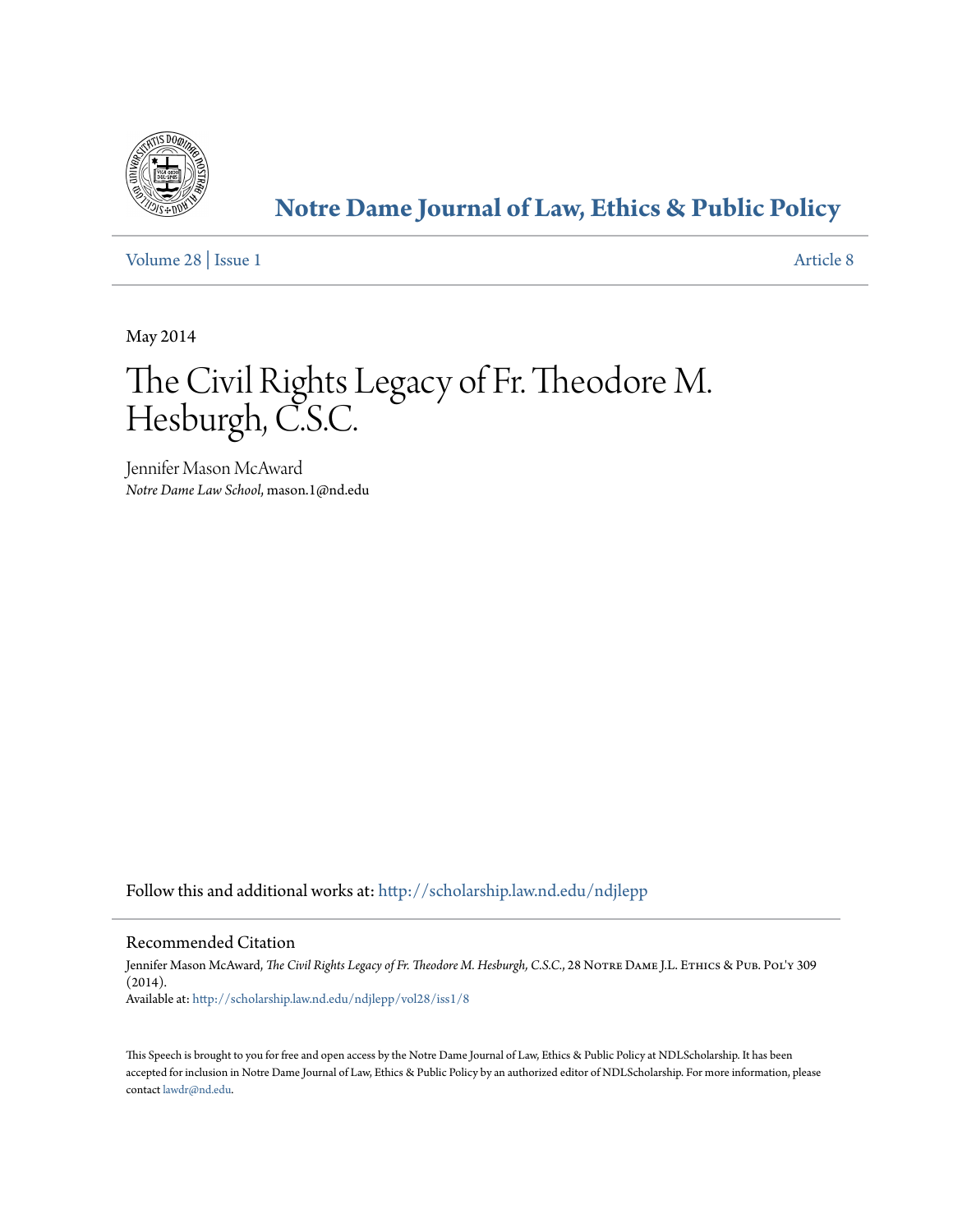### **SPEECH**

# **THE CIVIL RIGHTS LEGACY OF FR. THEODORE M. HESBURGH, C.S.C.**†

#### JENNIFER MASON MCAWARD\*

Each year, I take my Civil Rights Law class to meet with Fr. Theodore Hesburgh in his office on the thirteenth floor of Notre Dame's Hesburgh Library. Fr. Hesburgh regales my students with stories of his fifteen years on the United States Commission on Civil Rights. He often leads with the story of when the Commissioners were denied lodging while holding hearings in Alabama in 1958. No hotel in segregated Alabama would lodge the members of a presidentially-appointed Commission because one was African American. A federal air force base also refused them rooms for the same reason until President Eisenhower personally intervened.<sup>1</sup> My students are aghast to learn of such discrimination.

Fr. Hesburgh then moves on to more hopeful stories of civil rights reform, leaving unspoken stories that would really leave my students speechless. There are too many to recount, of course, but one that stuck with me was a conversation Fr. Hesburgh had with an African American mother on a South Shore train platform in Chicago in the late 1950s. Here is how Fr. Hesburgh once described it:

[She] told me that one day she was giving her 4-year-old little boy a bath, and when she told him to scrub hard he asked, "If I scrub hard enough, will I become white?" She said, "No, you are colored, and you will always be colored." To this he had a very laconic answer. He said, "It is better to be white." I [Fr. Hesburgh] asked her if she had said anything in answer to what he had said. She replied, "What could I say? Isn't it really better to be white? Aren't you assured of a better education? Of a better opportunity for making a living? Of a better house, of a better neighborhood, of better associations, if you happened to be born

<sup>†</sup> Adapted from a speech Professor McAward delivered on September 30, 2013, honoring Fr. Hesburgh and celebrating the fortieth anniversary of the Notre Dame Center for Civil and Human Rights.

<sup>\*</sup> Associate Professor of Law, University of Notre Dame Law School; J.D., New York University School of Law, 1998; B.A., University of Notre Dame, 1994. Thank you to Notre Dame's Center for Civil and Human Rights for sponsoring this lecture, and to Colin Littlefield and Reid Smith for outstanding research assistance.

<sup>1.</sup> THEODORE M. HESBURGH, C.S.C., GOD, COUNTRY, NOTRE DAME 180–81 (1999).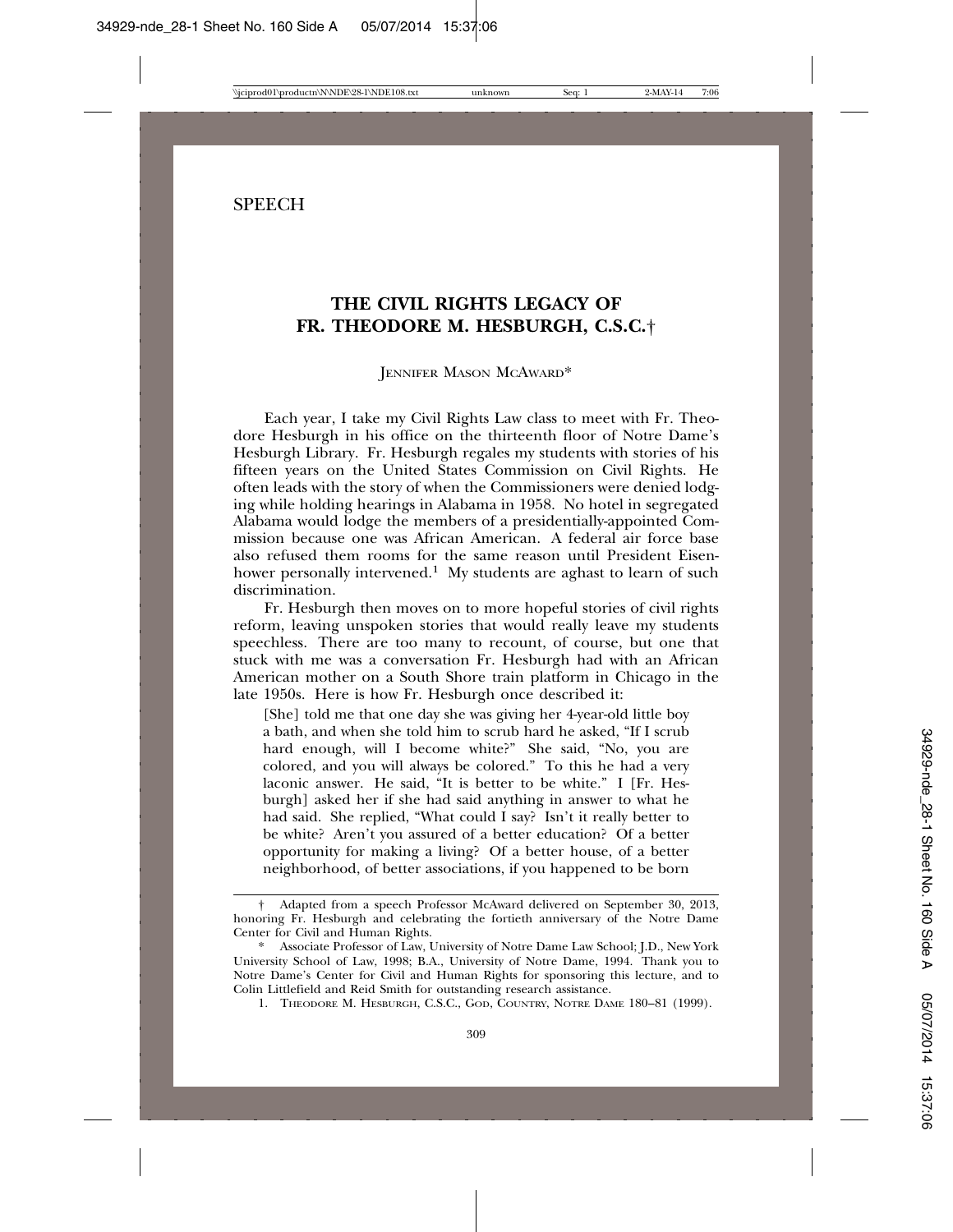in the United States as a white person, as distinguished from being born as a Negro?"<sup>2</sup>

 This mother's lived experience of what Fr. Hesburgh has called the "ineluctable trilogy of education, employment, and housing"3 provides essential perspective on the task of the Civil Rights Commission generally, and the civil rights legacy of Fr. Hesburgh in particular. As Fr. Hesburgh has said repeatedly, those basic civil rights—as well as the right to vote—are all interconnected. Denying a person equal opportunity with respect to education or voting, or to his or her ability to choose "a job and a house commensurate with [his or her] education and achievement," destroys motivation and visits "the stigma of secondclass citizenship" upon that person and his or her family.4

This Speech will discuss Fr. Hesburgh's advocacy on these core civil rights issues—education, employment, housing, and voting rights—and how his work changed the face of this country. The story of Fr. Hesburgh's civil rights advocacy is a key to understanding how he emerged—in the words of Vice President Biden—as "one of the most powerful unelected officials this nation has ever seen."5

It is vitally important at the outset to understand the philosophical and theological framework that forms the basis for Fr. Hesburgh's views on civil rights. For him, the crucial starting point is the "sacred nature" and God-given dignity of the human person.6 From this reality should flow the conviction "*nihil humanum mihi alienum*"—translated "nothing human is alien to me." According to Fr. Hesburgh, if each of us truly held this conviction, we would necessarily appreciate with compassion "every human suffering, and every human ill . . . every neglected opportunity that is closed off to another person."7 Fr. Hesburgh argues that if that compassion were the "overriding conviction of our lives," then we would necessarily seek "abiding . . . human solutions" to the great inequalities and injustices of our time.8

Ordained a priest in 1943, Fr. Hesburgh held these convictions even prior to his service on the U.S. Civil Rights Commission. But it was his fifteen-year tenure on the Commission, from 1957 to 1972, that gave him the opportunity to learn directly about the suffering and closed opportunities experienced by racial minorities in this country. As Fr. Hesburgh wrote in 1961, racial disparities in education, voting, jobs, and housing demonstrated that we as a nation were "flouting our magnificent Constitution" and failing to acknowledge "man's inner dignity

<sup>2.</sup> U.S. COMM'N ON CIVIL RIGHTS, THE NATIONAL CONFERENCE AND THE REPORTS OF THE STATE ADVISORY COMMITTEES TO THE U.S. COMMISSION ON CIVIL RIGHTS 1959 at 18–19 (1960) [hereinafter 1959 REPORT].

<sup>3.</sup> HESBURGH, *supra* note 1, at 191. **R**

<sup>4. 1959</sup> REPORT, *supra* note 2, at 553. **R**

<sup>5.</sup> John Nagy, *Father Hesburgh Celebrated in U.S. Capitol: 'A Very Wonderful Day that I'll Never Forget'*, NOTRE DAME NEWS (May 23, 2013), http://news.nd.edu/news/40195-fatherhesburgh-honored-in-u-s-capitol/.

<sup>6. 1959</sup> REPORT, *supra* note 2, at 19. **R**

<sup>7.</sup> *Id.* at 20.

<sup>8.</sup> *Id.* at 19.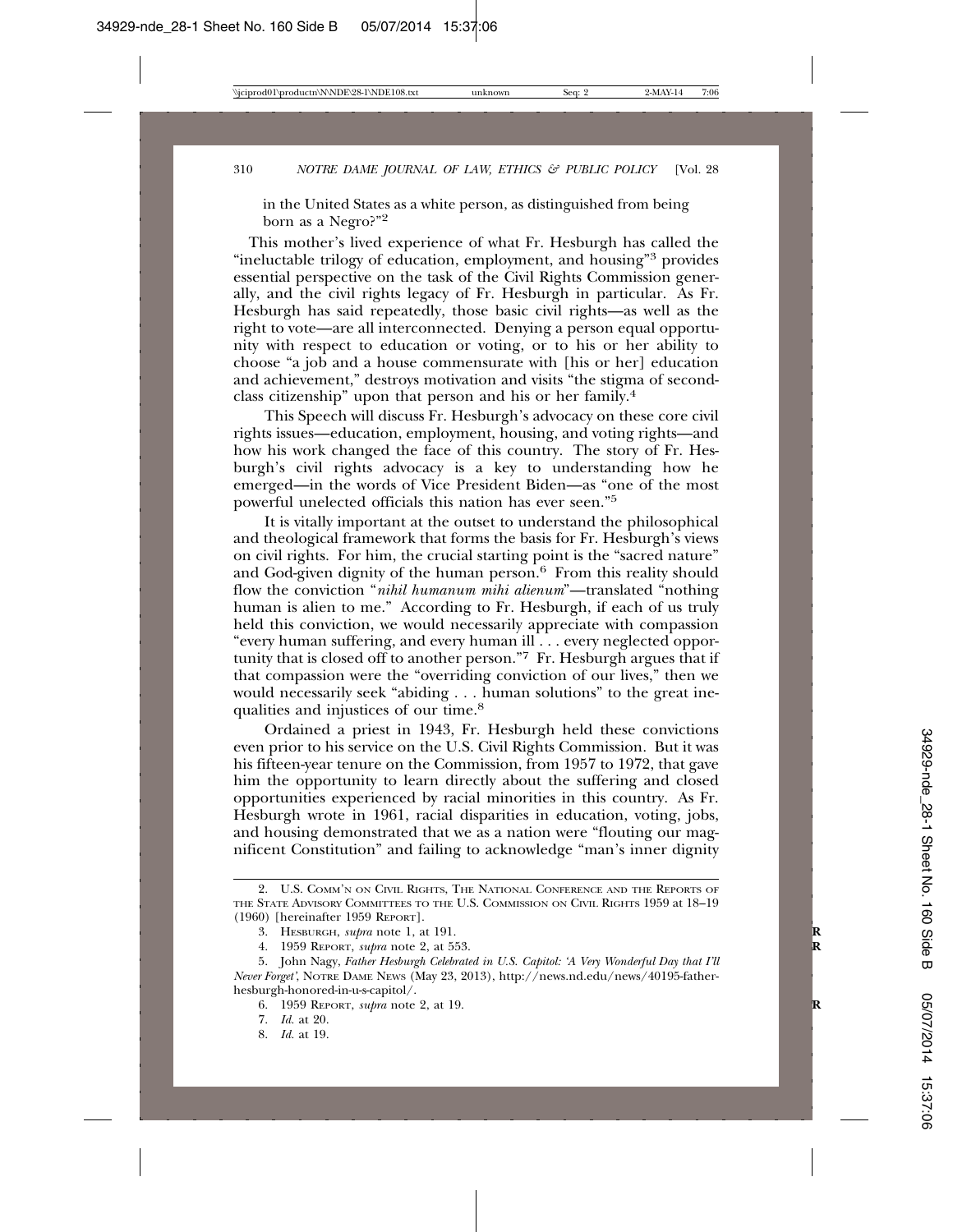and rightful aspiration to equality—unless he happens to be a white man."<sup>9</sup>

Congress created the U.S. Commission on Civil Rights in the Civil Rights Act of 1957, conceiving of it as a bipartisan, independent executive agency and directing it to investigate race-based deprivations of voting rights and of the right to equal protection of the laws.10 Even this modest mandate outraged Southern segregationists. Senator Strom Thurmond of South Carolina infamously filibustered—for more than twenty-four hours—the Act that created the Commission, and Senator James Eastland of Mississippi engaged in multiple tactics to stall its creation.11 Ultimately, though, President Eisenhower appointed six commissioners with diverse backgrounds. Three were Northerners; three were Southerners. Three were Democrats, two were Republicans, and one claimed political independence: Fr. Hesburgh.12

At the Commission's inception, skeptics lamented that it was likely to pursue "the cause of moderation" and unlikely "to break many lances crusading for civil rights."13 Still, the Commission held hearings throughout the South and documented extensive voting-rights and other civil-rights violations.14 Over time, it expanded its inquiries into housing, employment, education, public accommodations, and the administration of justice.15 By the end of Fr. Hesburgh's tenure on the commission—including nearly four years as chair—Congress had enacted roughly seventy percent of the Commission's recommendations, incorporating them into critical pieces of civil rights legislation, including the landmark Civil Rights Act of 1964, the Voting Rights Act of 1965, and the Fair Housing Act of 1968.16

It might be tempting to diminish Fr. Hesburgh's contributions to the Civil Rights Commission by characterizing him as simply one of six commissioners. From the inception of the Commission, however, it was clear that he was a first among equals. In 1959, as the Commission sought to draft its initial report to Congress, Fr. Hesburgh arranged for the commissioners to fly from their lodgings at an air force base in (one-hundred-degree-plus) Shreveport, Louisiana to Notre Dame's Land O'Lakes property in Wisconsin. While the other five commissioners enjoyed the flight, Fr. Hesburgh sat in the rear of the plane with

11. MICHAEL O'BRIEN, HESBURGH: A BIOGRAPHY 72 (1998).

13. *See id.*

15. HESBURGH, *supra* note 1, at 191. **R**

16. Hugh Davis Graham, *The Civil Rights Commission: The First 40 Years*, 2 C.R.J. 6, 7 (1997) (Civil Rights Act of 1964 and Fair Housing Act of 1968); O'BRIEN, *supra* note 11, at **R** 85 (Voting Rights Act of 1965); HESBURGH, *supra* note 1, at 180 (seventy percent statistic). **R**

<sup>9.</sup> U.S. COMM'N ON CIVIL RIGHTS, JUSTICE: 1961 COMMISSION ON CIVIL RIGHTS REPORT (Book 5), 167–68 (1961) [hereinafter 1961 JUSTICE REPORT].

<sup>10.</sup> Civil Rights Act of 1957 § 104(a)(1–3), *amended by* 42 U.S.C. § 1975d (2012) (terminating the Commission's statutory authorization on September 30, 1996).

<sup>12.</sup> The other original members were John Hannah, John Battle, Robert Storey, Ernest Wilkins, and Doyle Carlton. *Id.*

<sup>14.</sup> The Commission initially focused on public education, housing, and voting. When its term was extended in 1959, it extended its focus to government employment and the administration of justice. *See* Berl I. Bernhard, *Role of the United States Commission on Civil Rights*, 23 L. TRANSITION 107, 111–12 (1963).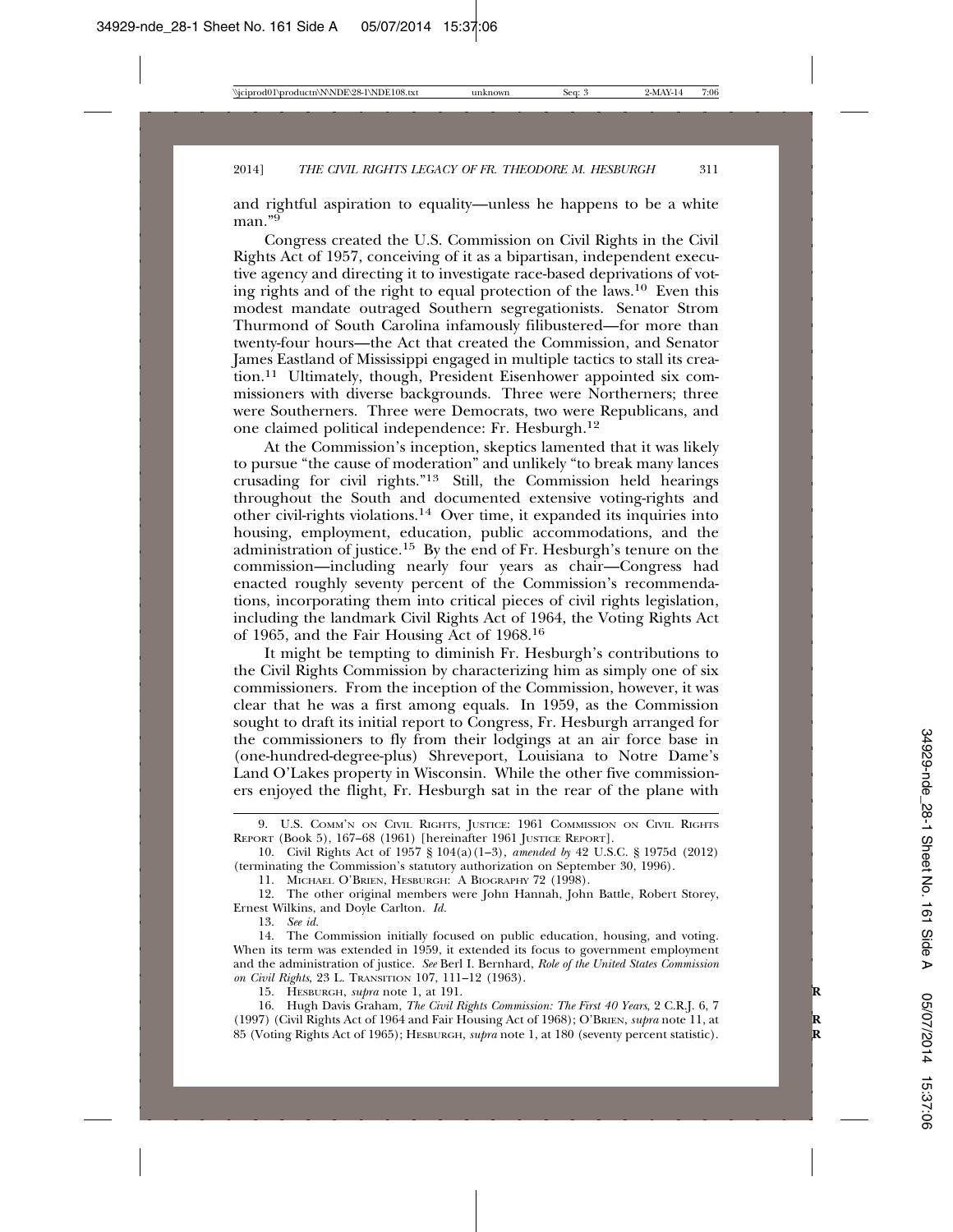Commission staff and drafted the resolutions that would be at the heart of the report. After an evening of fishing, martinis, and crisp Wisconsin air, Fr. Hesburgh presented those resolutions to the Commission and asked for a vote. The results were better than anyone could have hoped—thirteen of the fourteen recommendations were unanimous, with a single dissent on voting rights.

When the Commission presented its report to President Eisenhower, he marveled at the unanimity of the politically- and geographically-diverse Commission. Then, Fr. Hesburgh informed him that he had not just appointed Republicans and Democrats or Northerners and Southerners—he had also appointed six fishermen. Upon hearing the Land O'Lakes story, the President replied, "We've got to put more fishermen on commissions and have more reports written at Land O'Lakes, Wisconsin."<sup>17</sup>

The publication of the Commission's report in September of 1959 was front-page news across the country.<sup>18</sup> The report received praise from some politicians and editorial pages for its dispassionate, humane analysis,19 but it also engendered vitriolic criticism from segregationists, whose harsh words only served to underscore the report's significance. Senator Strom Thurmond, for example, proclaimed that the Commission's recommendations constituted an attempt to "rape the rights of the states and the people" and that its proposals about voting rights could lead to "outright dictatorship."20 Despite the predictable southern backlash, the report legitimized the Commission and invigorated efforts to extend the Commission's lifetime past its original expiration date in late 1959.21 As the *Washington Post* editorialized, "To cut off the Commission after it has made so promising a beginning and finds so much territory yet to be explored would be an inexcusable blow to the cause of civil rights . . . . "2<sup>2</sup> Thus, we have Fr. Hesburgh to thank for the fact that the work of the U.S. Commission on Civil Rights has continued for now fifty-five years past its original two-year term. Although the Commission has languished in recent years, Fr. Hesburgh was a key

19. *See, e.g.*, 105 CONG. REC. 17,837 (1959) (statement of Sen. Keating); Editorial, *The CRC Looks Ahead*, WASH. POST, Sept. 12, 1959, at A10.

20. *Senators Clash on Rights Survey*, N.Y. TIMES, Sept. 5, 1959, at 5 (Thurmond comments); *see also Carolina Senator Rips Into Rights Document*, DALL. MORNING NEWS, Sept. 4, 1959, at 3 (recounting comments of Olin Johnson, South Carolina's other Senator, denouncing the report as "one of the most devastating, unconstitutional documents I ever saw"); *Southerners Blast Rights Group Report*, CHI. TRIB., Sept. 9, 1959, at 2.

<sup>17.</sup> HESBURGH, *supra* note 1, at 188; *see also* 1959 REPORT, *supra* note 2, at 134–42, **R** 324–27, 534–40. The Report contains fourteen recommendations, with one dissent on voting by Gov. Battle. *Id.* at 142.

<sup>18.</sup> *See, e.g.*, Anthony Lewis, *Rights Unit Asks U.S. to Insure Negroes of Votes*, N.Y. TIMES, Sept. 8, 1959, at 1; Richard L. Lyons, *Rights Board Recommends 14 Steps to Combat Racial Discrimination*, WASH. POST, Sept. 9, 1959, at A1; *Rights Commission Recommends Move Against Vote Denials*, ATLANTA DAILY WORLD, Sept. 9, 1959, at 1.

<sup>21.</sup> *See*, *e.g.*, 105 CONG. REC. 17,837 (Sen. Keating's statement that the Commission's report "is the best argument there is for extending the life of this agency"); Editorial, *Conscience of the Nation*, WASH. POST, Sept. 9, 1959, at A14 (praising the report and calling for the Commission to be extended).

<sup>22.</sup> *The CRC Looks Ahead*, *supra* note 19.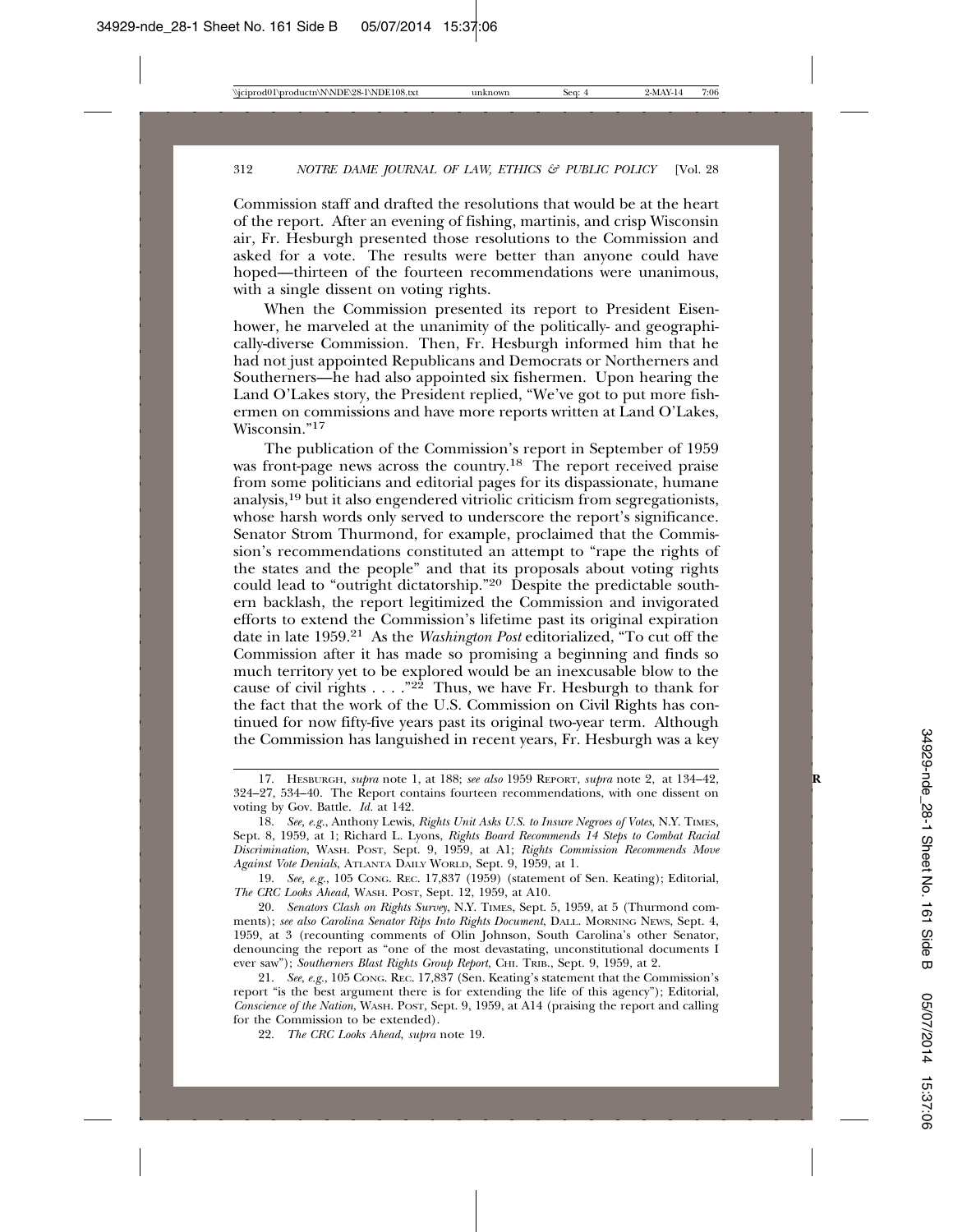voice on the Commission during its most influential period during the late 1950s and 1960s. Let's turn to how the Commission—and Fr. Hesburgh specifically—provided leadership on the issues of education, housing, employment, and voting over the course of the civil rights movement.

#### I. EDUCATION

When Fr. Hesburgh began his tenure on the Civil Rights Commission, the vast majority of primary and secondary schools throughout the South remained segregated<sup>23</sup> despite the Supreme Court's 1954 ruling in *Brown v. Board of Education*, which held that compulsory racial segregation in public schools violates the Equal Protection Clause of the Fourteenth Amendment.24 Southern political leaders were overtly hostile toward desegregation, and Congressional representatives from the South called for states to "resist forced integration by any lawful means."25 Mississippi chose to close its public schools rather than integrate them,<sup>26</sup> while Louisiana amended its constitution to justify segregation as an exercise of its "state police powers."<sup>27</sup> Georgia simply issued a resolution asserting that the Fourteenth and Fifteenth Amendments to the United States Constitution—and their respective guarantees of equal protection of the laws and voting nondiscrimination were "null and void."28

Against this background, the Commission held extensive hearings on the degree of compliance with *Brown* and theorized that, where moral suasion and judicial mandates had failed to promote integration, financial incentives might work. Indeed, Fr. Hesburgh became a leading proponent of promoting nondiscrimination through the threat of withholding federal funds. He initially proposed this idea in the Commission's 1959 report, in a joint statement joined by only two other commissioners. The following year, the entirety of the Commission adopted Fr. Hesburgh's approach—but only on a limited basis, recommending that Congress withhold funds from *public* colleges and universities that engaged in racial discrimination.<sup>29</sup> That was not enough for Fr. Hesburgh, though, who wrote a supplemental statement arguing that the same condition should apply to all *private* schools as well.30 The Commission adopted this recommendation the following year.<sup>31</sup>

<sup>23.</sup> *See* 1959 REPORT, *supra* note 2, at 230 (Chart XIV). **R**

<sup>24.</sup> Brown v. Bd. of Educ., 347 U.S. 483 (1954).

<sup>25. 102</sup> CONG. REC. 4460 (1956) (Statement of Sen. George).

<sup>26.</sup> U.S. COMM'N ON CIVIL RIGHTS, EDUCATION: 1961 COMMISSION ON CIVIL RIGHTS REPORT (Book 2), 80 (1961) [hereinafter 1961 EDUCATION REPORT].

<sup>27. 1959</sup> REPORT, *supra* note 2, at 236–37. **R**

<sup>28.</sup> J. Res. 45, 1957 Ga. Gen. Assemb. (Ga. 1957), 1957 Ga. Laws 348.

<sup>29.</sup> *See* U.S. COMM'N ON CIVIL RIGHTS, EQUAL PROTECTION OF THE LAWS IN PUBLIC HIGHER EDUCATION, 1960 at 267 (1960) [hereinafter 1960 PUBLIC HIGHER EDUCATION REPORT]; 1961 EDUCATION REPORT, *supra* note 26, at 184.

<sup>30. 1960</sup> PUBLIC HIGHER EDUCATION REPORT, *supra* note 29, at 272–73.

<sup>31. 1961</sup> EDUCATION REPORT*, supra* note 26, at 181 (recommending that Congress **R** withhold up to fifty percent of a school district's funds based on the level of remaining segregation in that district); 1959 REPORT, *supra* note 2, at 328–29 (proposal of Chairman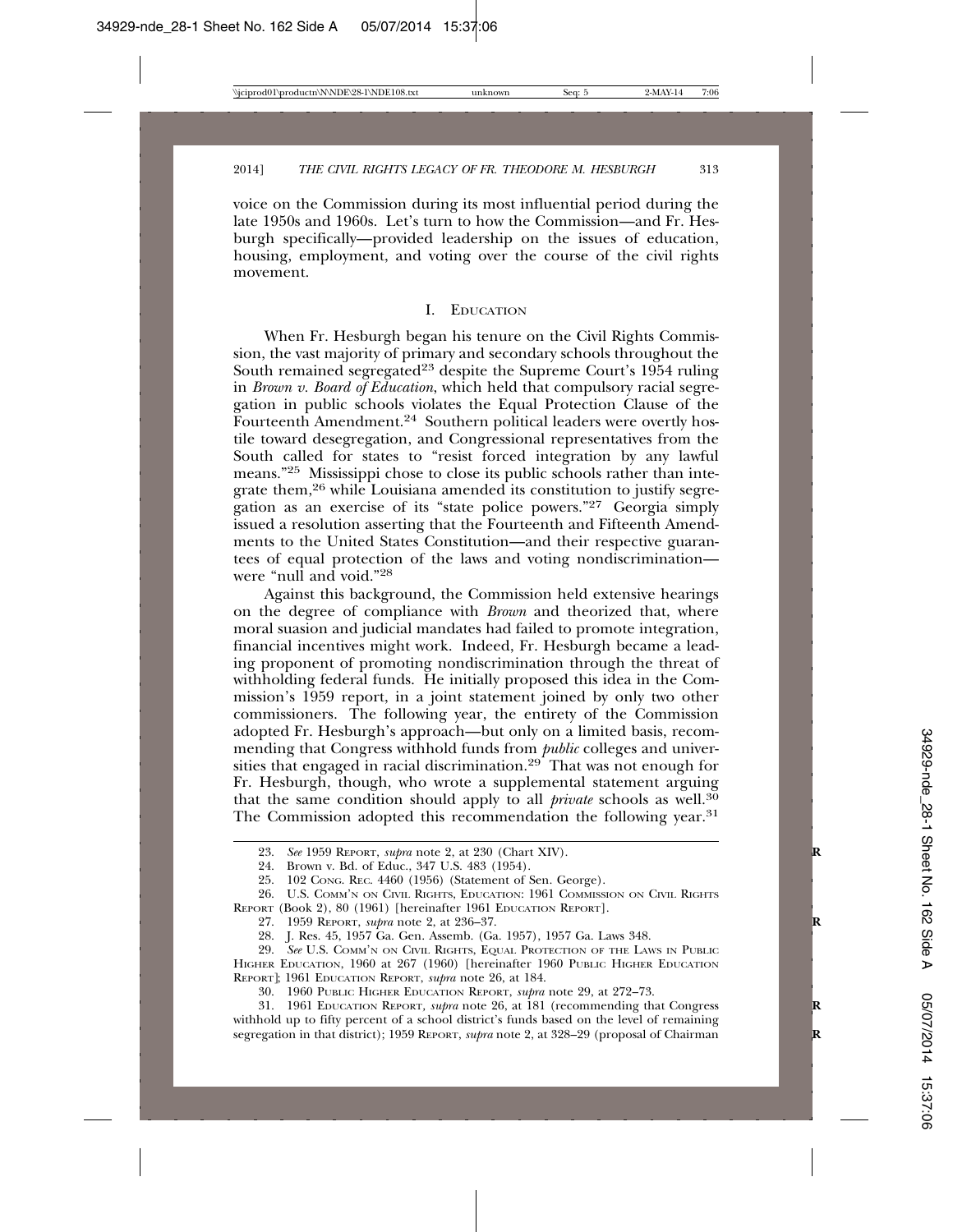Most critically, Fr. Hesburgh prevailed with Congress, which, in Title VI of the 1964 Civil Rights Act, permitted termination of federal financial assistance to any program or activity that discriminates on the basis of race.<sup>32</sup>

Although Title VI had an immediate and beneficial effect on school desegregation in the South,  $33$  Fr. Hesburgh, with the rest of the Civil Rights Commission, recognized that de facto segregation in the North was a major impediment to school integration and equality.34 Because segregated housing patterns were the leading cause of de facto school segregation, the Commission conceptualized equal educational opportunity and fair housing as "inseparable"35 issues and often incorporated recommendations about housing and urban renewal into its reports on education.36 Thus, a holistic approach to educational equality led the Commission to focus on housing discrimination.

#### II. HOUSING

The Civil Rights Commission's first report made two major findings with respect to housing. First, the lack of quality, affordable housing was a national crisis.<sup>37</sup> In 1950, for example, approximately seventy percent of nonwhite families lived in substandard housing.<sup>38</sup> Second, the Commission found that many Americans were being deprived of equal access to housing due to their race. Indeed, in the early 1960s, the chairman of the Federal Deposit Insurance Corporation (FDIC) informed the Commission that banks were morally and legally obligated to engage in race discrimination. As the chairman described, "financing . . . a real estate purchase for a member of a minority group might have a serious effect upon values in a neighborhood. If the bank already had a substantial number and dollar volume of mortgage loans in the neighborhood, it would necessarily consider the effect [of extending a mortgage to a minority family] upon these assets." Therefore, he argued, banks must decline to finance minority real estate

34. *See id.*

35. *Id.* at 211.

38. *Id.* at 343.

Hannah and Commissioners Hesburgh and Johnson) (proposing that federal aid should not be provided to programs which discriminate on the basis of race).

<sup>32.</sup> *See* 42 U.S.C. § 2000d-1 (2012). The Commission also recommended that the federal government provide financial and technical assistance to assist desegregating school districts. This recommendation was incorporated into Title IV of the 1964 Act. *See* 1959 REPORT, *supra* note 2, at 182. *See also* 109 CONG. REC. 12,102 (1963) (statement of **R** Sen. Javits) (noting connection between Commission's recommendations and Title VI).

<sup>33.</sup> UNITED STATES COMMISSION ON CIVIL RIGHTS, SURVEY OF SCHOOL DESEGREGA-TION IN THE SOUTHERN AND BORDER STATES 1965–66, at 63–64 (1966).

<sup>36.</sup> *See, e.g.*, U.S. COMM'N ON CIVIL RIGHTS, CIVIL RIGHTS '63, at 70 (1963) [hereinafter 1963 REPORT] (recommending reform of urban renewal policy in order to combat housing discrimination which manifested itself in the schools); U.S. COMM'N ON CIVIL RIGHTS, RACIAL ISOLATION IN THE PUBLIC SCHOOLS 211–12 (1967) [hereinafter RACIAL ISO-LATION] (recommending, *inter alia*, a prohibition of discrimination in the sale or rental of housing, an expansion of federal assistance programs for public housing, and other measures to reduce discrimination in housing).

<sup>37. 1959</sup> REPORT, *supra* note 2, at 534. **R**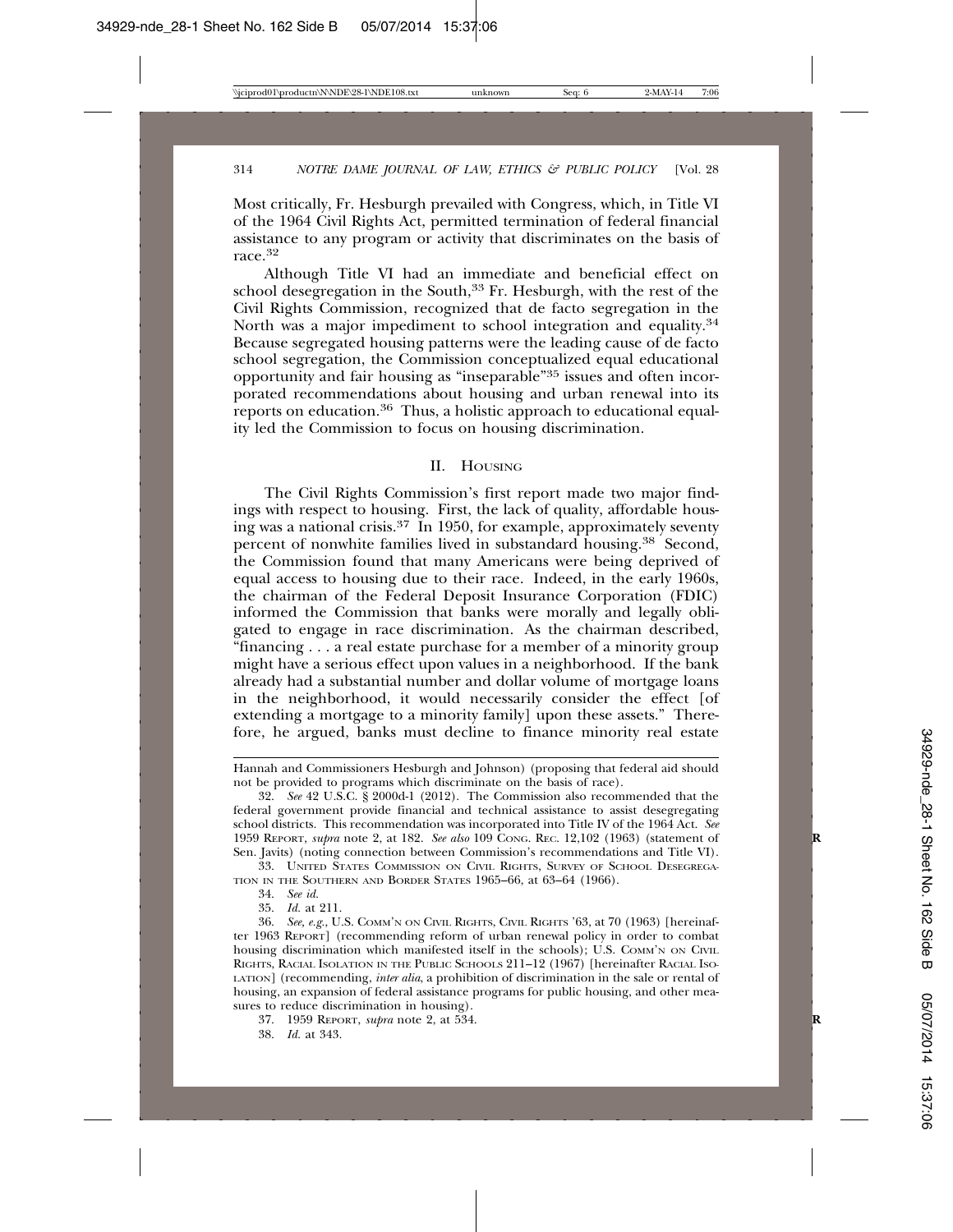purchases out of "responsibility toward the economic welfare of its depositors and stockholders."39

Fr. Hesburgh did not remain silent upon hearing such arguments. He blasted "the sophisticated approach of the financial community which says its concern in financing housing is purely economic as though this might somehow cancel out the moral dimension of what their lack of moral concern causes to happen to human beings  $\dots$ ."<sup>40</sup> He pointed to the arrogance of the "unspoken, but very effective conspiracies of builders, real estate brokers, and good neighbors" who seek to "preserv[e] the blessings of democracy for their own white selves alone."41 He lamented that many white people would like to "pretend that the poor are not with us or . . . that blacks do not really exist. And [Fr. Hesburgh said,] fear feeds upon fear and suspicion grows and a Nation that offers the best hope for mankind shivers on the narrow edge of a breakdown."42

The Civil Rights Commission embraced two principal strategies with respect to housing: urban-renewal reform and the prohibition of housing discrimination. The Commission's 1961 recommendation that federal funding for urban renewal projects be contingent on the availability of safe and adequate housing was implemented by the Department of Housing and Urban Development.<sup>43</sup> The Commission's advocacy of a ban on race discrimination in the sale or rental of property ultimately became the landmark Fair Housing Act of 1968.44

Of course, housing discrimination persisted despite the Fair Housing Act. In 1971, the Commission heard testimony that systemic racial and economic discrimination still permeated the housing sale and rental markets.45 During those hearings, Fr. Hesburgh bemoaned an "America [where] a white prostitute can buy a house that a black professional man can't buy."46 He went on to identify three systematic impediments to fair, open, and decent housing: individual prejudice the not-in-my-neighborhood mentality of white suburbanites;<sup>47</sup> local

43. *See, e.g.*, 1963 REPORT, *supra* note 36, at 259 (noting that the Urban Renewal **R** Administration (HUD's predecessor) changed its internal regulations to require planning to ensure the availability of housing before the displacement of residents). *See also* Garrett v. City of Hamtramck, 503 F.2d 1236, 1246–47 (6th Cir. 1974) (interpreting Title VI of the Civil Rights Act of 1964 to require HUD to provide adequate relocation programs as a part of urban renewal projects).

44. *Compare* RACIAL ISOLATION, *supra* note 36, at 211 (advocating for such a law), **R** *with* Fair Housing Act, 42 U.S.C. §§ 3601–3631 (2012). *See also* Exec. Order No. 11,609, 27 Fed. Reg. 11527 (Nov. 20, 1962) (banning discrimination in the sale, lease, or use of federally owned or constructed housing).

45. *Hearing before the U.S. Commission on Civil Rights held in Washington. D.C.,* United States Commission on Civil Rights 432 (1972).

46. *Id.* at 265.

47. *Id.* at 425–26.

<sup>39.</sup> U.S. COMM'N ON CIVIL RIGHTS, COMMISSION ON CIVIL RIGHTS REPORT (Book 4), 49 (1961).

<sup>40. 1961</sup> JUSTICE REPORT, *supra* note 9, at 168. **R**

<sup>41.</sup> *Id.*

<sup>42.</sup> *Hearing before the U.S. Commission on Civil Rights held in Baltimore,* United States Commission on Civil Rights 486 (1970) [hereinafter *Baltimore Hearing*].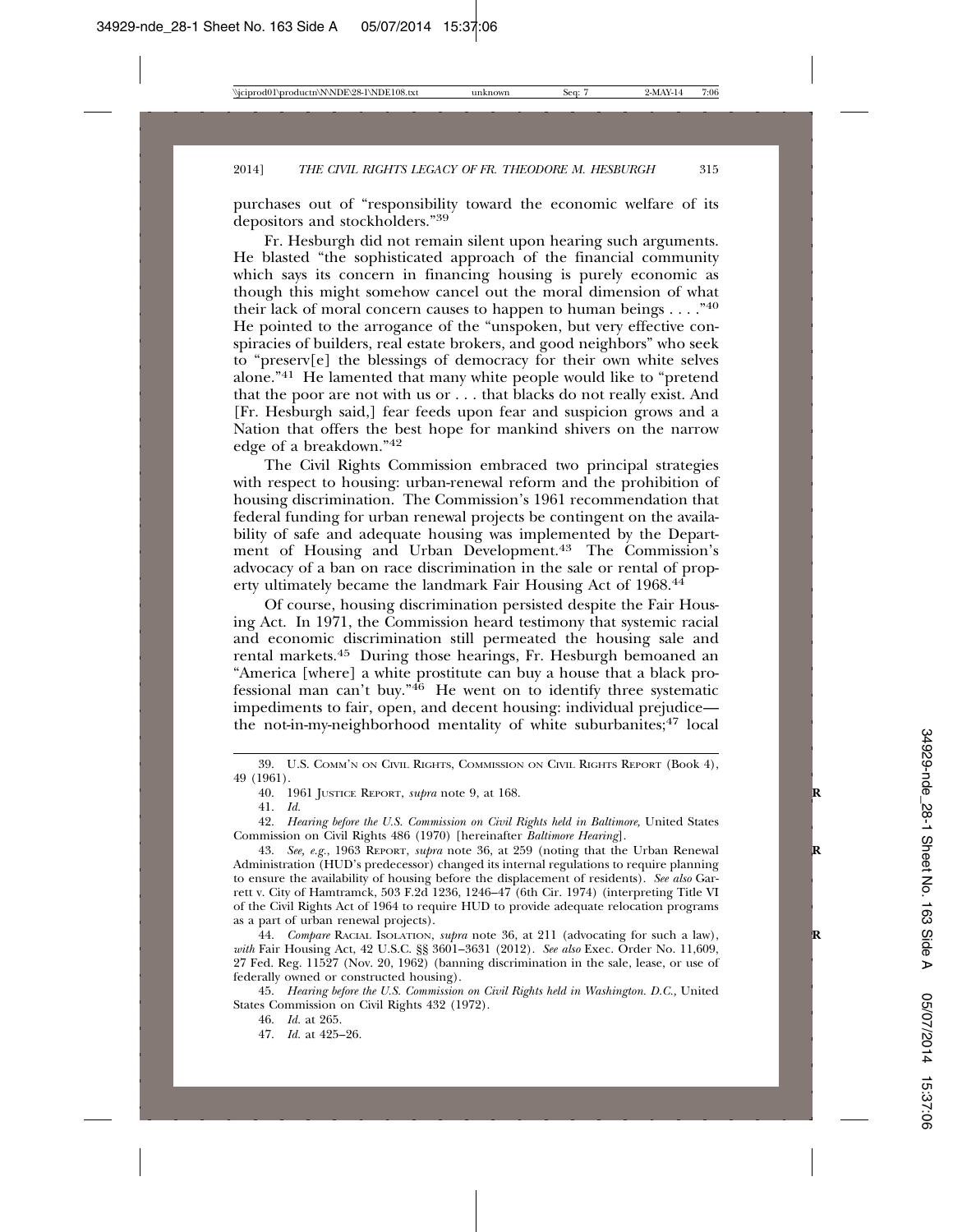politics—which subordinated the concerns of minorities;<sup>48</sup> and economics—which made it unprofitable to provide fair, decent housing for low- and middle-income families.<sup>49</sup> While Fr. Hesburgh thought that families, churches, and schools had the principal duty to ameliorate individual prejudice, he advocated for strong national leadership to address persistent disparities and economic imbalances in the housing market.<sup>50</sup> As he did in the school setting, he proposed linking the availability of federal funds to a community's compliance with the national ideal of equal housing opportunity.51

#### III. EMPLOYMENT

Of course, without sufficiently lucrative employment options, racial minorities were limited with respect to their housing options. When Fr. Hesburgh's tenure on the Civil Rights Commission began, African Americans filled a disproportionate number of low-skill jobs and were disproportionately unemployed.<sup>52</sup> "In some cities more than one-third of the [African American] work force was unemployed" in 1961.53 By 1963, the unemployment rate of non-white workers had been more than twice that of white workers for at least five consecutive years.<sup>54</sup> Statistics such as these prompted the Commission to note that African Americans were "the last hired and the first fired."55 And although the President's Committee on Equal Employment Opportunity had been established, it had limited jurisdiction and limited efficacy.<sup>56</sup>

The Civil Rights Commission heard extensive testimony on employment discrimination and the lack of adequate job training for minorities.<sup>57</sup> In the early 1960s, the Commission—with Fr. Hesburgh's support and vote—recommended strong congressional action to ban employment discrimination in broad sectors of the American economy and to create a new federal body with jurisdiction over such discrimination. The Commission's recommendations were reflected in Title VII of the Civil Rights Act of 1964, which bans employment discrimination on grounds of race, color, religion, sex, or national origin.58 Title VII

52. U.S. COMM'N ON CIVIL RIGHTS, EMPLOYMENT: 1961 UNITED STATES COMMISSION ON CIVIL RIGHTS REPORT (Book 3), 157 [hereinafter 1961 EMPLOYMENT REPORT].

53. *Id.* at 1.

54. 1963 REPORT, *supra* note 36, at 73 n.1. **R**

55. 1961 EMPLOYMENT REPORT, *supra* note 52, at 1. **R**

56. *Id.* at 158.

57. *See, e.g.*, 1963 REPORT, *supra* note 36, at 73–91 (analyzing *inter alia* the availability **R** of nondiscriminatory job training).

58. Civil Rights Act of 1964 § 701, Pub. L. No. 88-352, 78 Stat. 241 (codified as amended at 42 U.S.C. § 2000(e)); *but see* 1963 REPORT, *supra* note 36, at 91. Title VII's prohibition applies generally to "commerce," but the CCR recommended that this prohibition apply to "interstate commerce." *See also* 110 CONG. REC. 6970–71 (1964) (charting "Extent That Commission Recommendations Are Incorporated in the Civil Rights Bill").

<sup>48.</sup> *Id.* at 426.

<sup>49.</sup> *Id.* at 426–27.

<sup>50.</sup> *Id.* at 425–26, 430–32.

<sup>51.</sup> *Id.* at 432.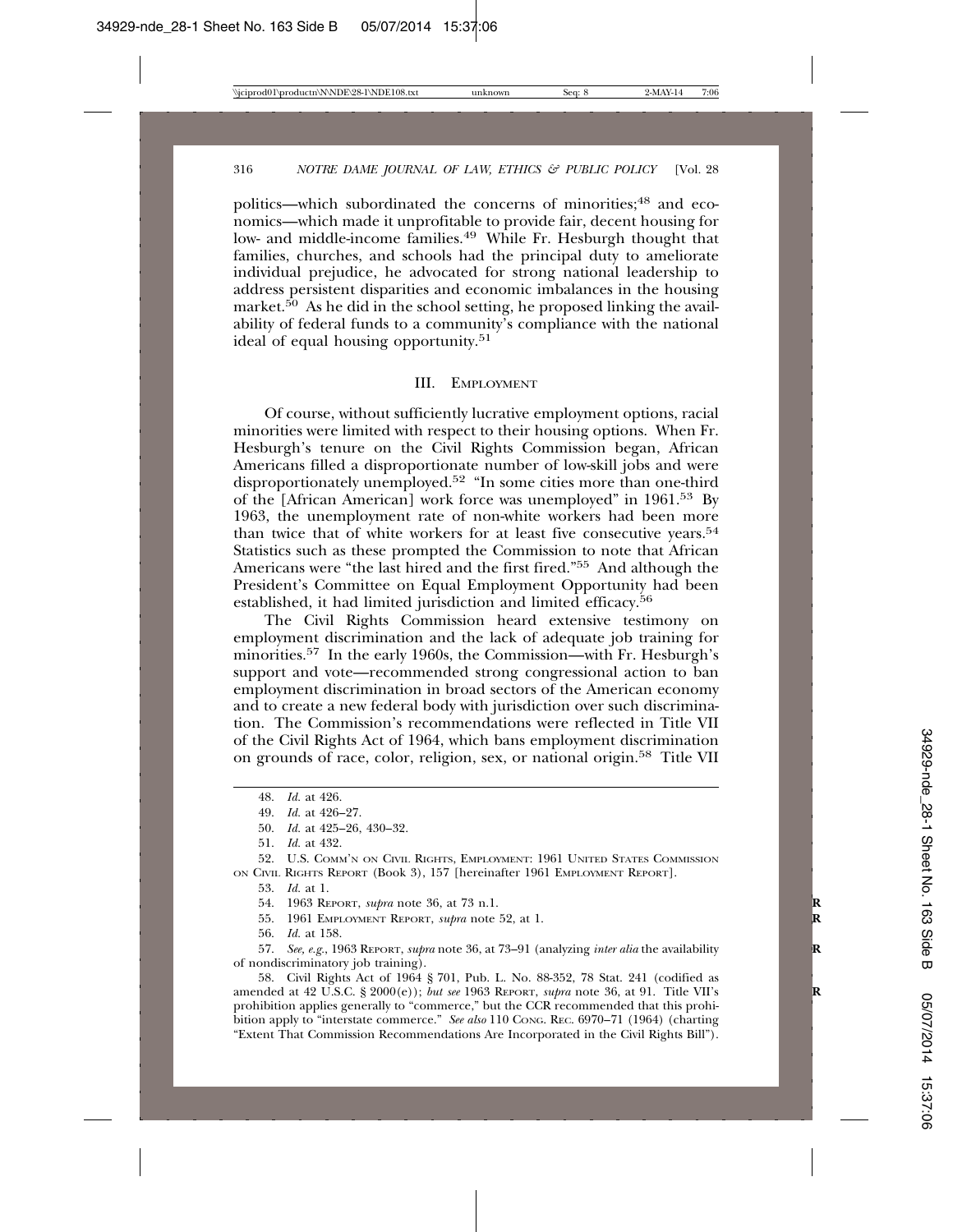also established the Equal Employment Opportunity Commission (EEOC).

Job discrimination did not end overnight, and the Civil Rights Commission continued to hold hearings, make findings, and issue recommendations for legislative action. Based on the Commission's recommendations, Title VII was amended in 1972 to require state and local governments to provide equal employment opportunity.<sup>59</sup> Also based on the Commission's recommendations, the enforcement powers of the EEOC were expanded to include the capacity to sue private employers.<sup>60</sup>

Congress was not the only body listening to the Commission. In its January 1970 hearing in St. Louis, the Commission discovered that the Defense Department had awarded McDonnell-Douglas a multibilliondollar contract, even though the company lacked an adequate affirmative action plan and otherwise failed to satisfy federal equal-opportunity standards. The Commission wrote to the Secretary of Defense, condemning the lack of contract oversight and requesting immediate corrective action. Shamed, the Department of Defense, the Department of Labor, and McDonnell-Douglas entered into an agreement creating a satisfactory affirmative action program and allowing the contract to move forward contingent on implementation of that new program. While affirmative action hiring programs are now standard among private corporations, this was a major development at the time. Indeed, an editorial in the *St. Louis Post-Dispatch* lauded the agreement as being emblematic of a "new era" in which "the modern corporation has to use its skill not only to make things but to help people."61

#### IV. VOTING

The last substantive area I will discuss is voting rights, which were the initial focus of the Civil Rights Commission's mandate.62 When Fr. Hesburgh began his tenure on the Commission, intimidation and disenfranchisement characterized the state of the African American vote across the South. State and local officials used literacy tests, poll taxes, and outright physical violence to suppress the black vote in what Fr. Hesburgh described as a "reign of terror."63

The story of Mary Thomas, an African American resident of Humphreys County, Mississippi, illustrates. During the mid-1960s, not a single one of the 5,561 nonwhite residents of the county was registered to vote. Thomas tried to register but failed the literacy test, which in Mis-

<sup>59.</sup> *Compare* Equal Employment Opportunity Act of 1972, Pub. L. No. 92-261, 86 Stat. 103 (1972) *with* U.S. COMM'N ON CIVIL RIGHTS, FOR ALL THE PEOPLE . . . BY ALL THE PEOPLE 128 (1969).

<sup>60.</sup> *Id.* at 129. The recommendation was enacted in the Equal Employment Opportunity Act of 1972, *supra* note 59. **R**

<sup>61.</sup> U.S. COMM'N ON CIVIL RIGHTS, THE "SYSTEM" CAN WORK: A CASE STUDY IN CON-TRACT COMPLIANCE 27 (1971).

<sup>62.</sup> Voting rights have been a source of great public attention recently. *See, e.g.,* Shelby Cnty. v. Holder, 133 S. Ct. 2612 (2013).

<sup>63. 1961</sup> JUSTICE REPORT, *supra* note 9, at 167. **R**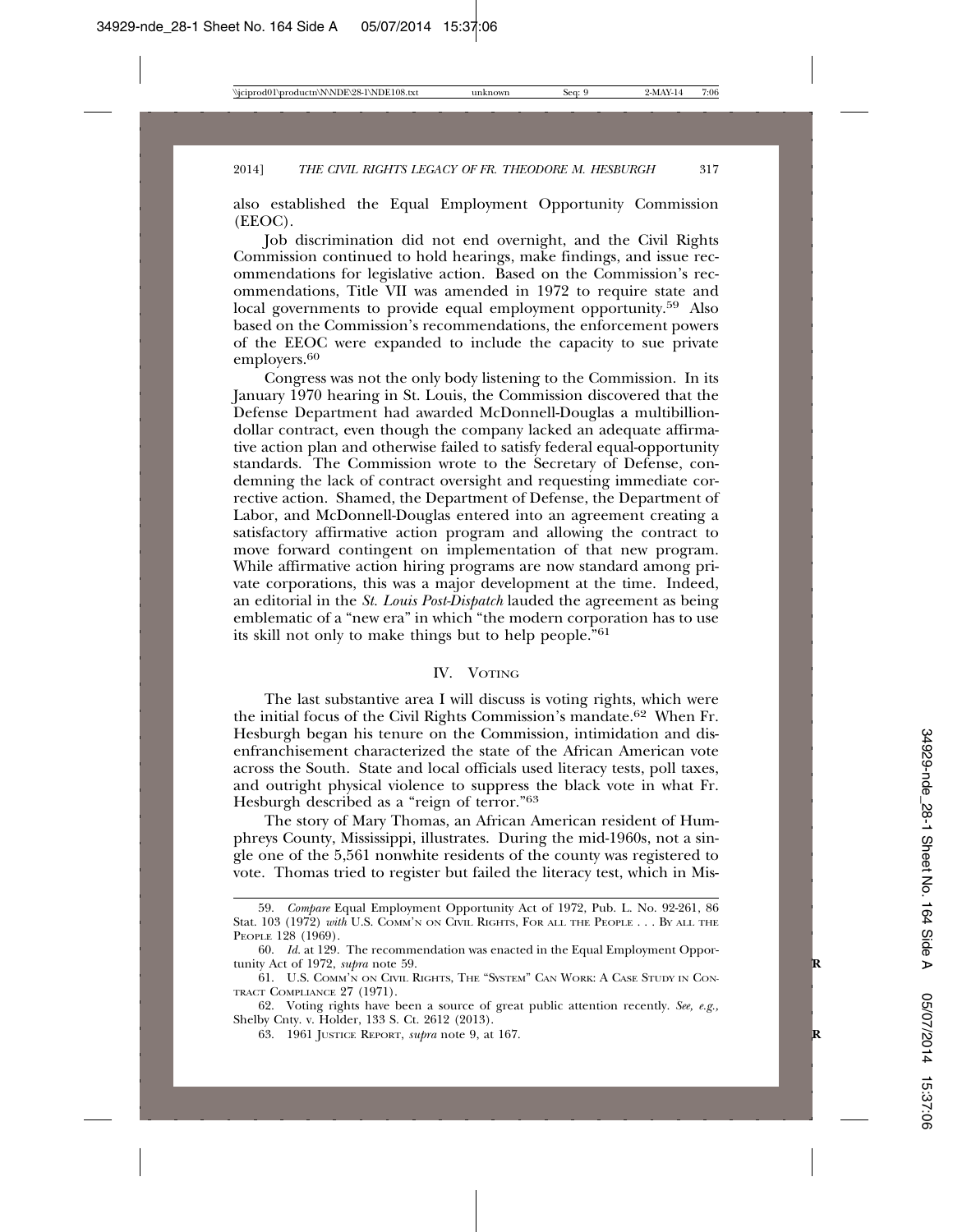sissippi required potential voters to interpret a section of the state constitution. White registrants were assigned the simplest of sections, and even the most inept answers were accepted. For instance, when asked to interpret a section of the state constitution that required elections to be held every four years, a white applicant who wrote, "the government is by the people and for the people" passed.<sup>64</sup> African American registrants, by contrast, were assigned the most impenetrable sections, such as the one governing the intricacies of corporate taxation.65 And their answers were uniformly deemed unacceptable, even by voting registrars who by law were not required to be literate themselves.<sup>66</sup>

When Mary Thomas failed her literacy test, the voting registrar decided to teach her a lesson for even attempting to register. He took Thomas's picture and circulated it to county business owners so that she would have a difficult time getting credit.<sup>67</sup> Thomas's impudence also outraged the county sheriff, who then arrested her, jailed her for the night without access to a lawyer, and slapped her with a hefty fine.<sup>68</sup>

The Commission's ability to focus the national spotlight on the stories of Mary Thomas and other disenfranchised African Americans provided Congress with the ammunition and political cover it needed to enact the Civil Rights Act of 1964 and Voting Rights Act of 1965.69

The Commission also made concrete recommendations that ultimately formed the core of those landmark bills, with its foremost priority being the eradication of literacy tests.70 With respect to voting, Congress was initially reluctant to go as far as the Commission had recommended, and as a result, the 1964 Act simply regulated certain standards and procedures for state literacy tests. Still, the Commission pressed on, and in 1965, it issued a report urging the abolition of all literacy tests, as well as the appointment of federal voting registrars, a ban on poll taxes, and the assignment of federal election monitors.<sup>71</sup> The Voting Rights Act of 1965 enacted the Commission's recommendations regarding registrars and election monitors, but banned literacy tests only in a subset of jurisdictions.72 By 1970, though, Congress came to see the wisdom of the Commission's opposition to literacy tests and banned their use nationwide.73

64. 89 CONG. REC. 259 (1965) (testimony of Commissioner Theodore Hesburgh, United States Commission on Civil Rights).

69. *Id.* at 269 (statement of Rep. Corman).

70. *See* U.S. COMM'N ON CIVIL RIGHTS, VOTING: 1961 COMMISSION ON CIVIL RIGHTS REPORT (Book 1), 137, 139; 1963 REPORT, *supra* note 36, at 28 (reiterating the 1961 **R** report's conclusion on literacy tests).

71. U.S. COMM'N ON CIVIL RIGHTS, VOTING IN MISSISSIPPI 62 (1965).

72. *See* Voting Rights Act of 1965, Pub. L. No. 89-110, §§ 4(b)–5, 79 Stat. 437, 438–39.

73. *See* Voting Rights Act Amendments of 1970, Pub. L. No. 91-285, 84 Stat. 314 (stating that the ban on literacy tests applies nationwide on a temporary basis); Act of Aug. 6, 1975, Pub. L. No. 94-73, 89 Stat. 400 (making the ban permanent).

<sup>65.</sup> *Id.*

<sup>66.</sup> *See id.* at 259, 264.

<sup>67.</sup> *Id.* at 265.

<sup>68.</sup> *Id.*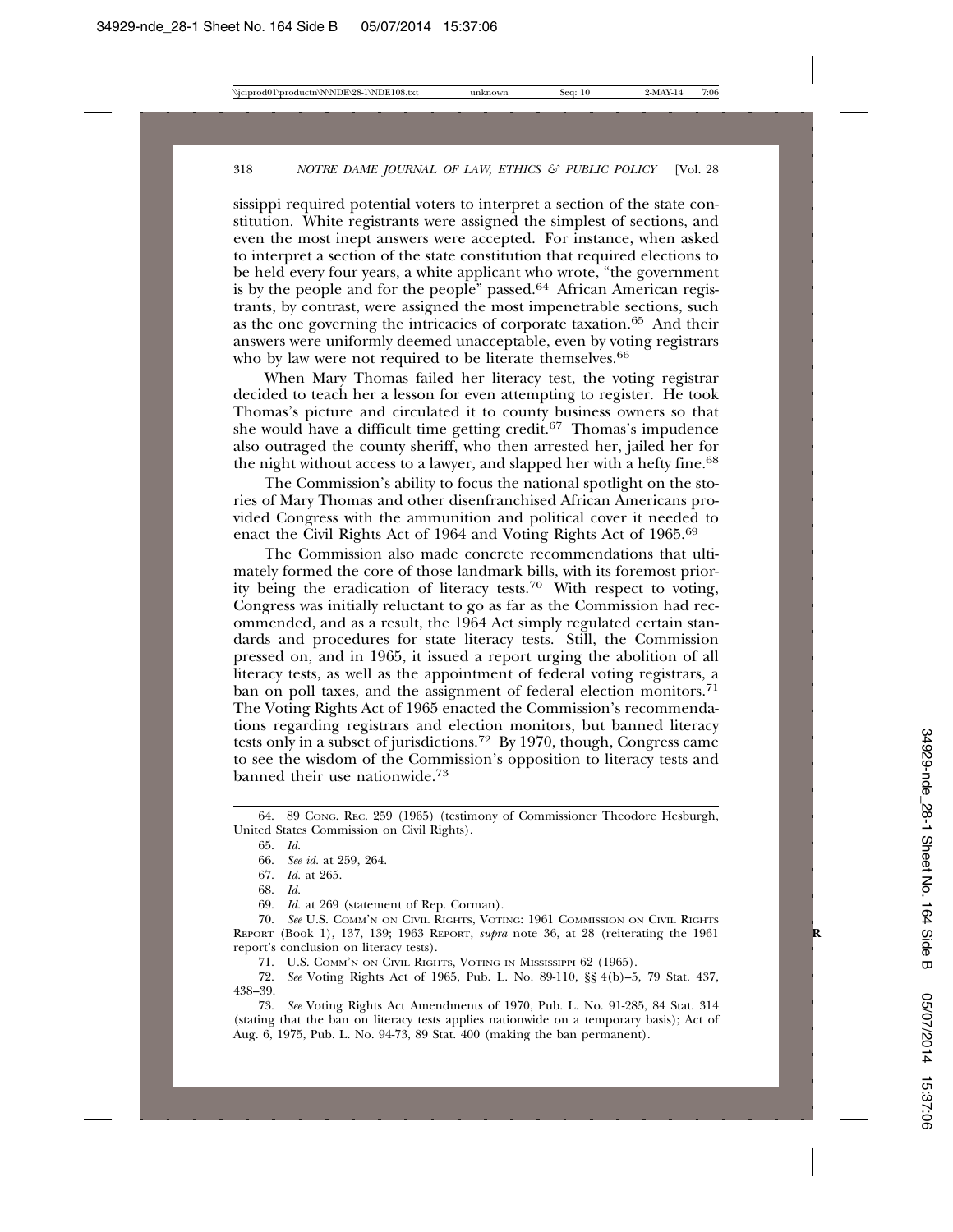Fr. Hesburgh exercised leadership on voting rights in a number of ways. He of course participated in formulating the Commission's influential policy recommendations and personally testified before Congress in support of the 1965 Voting Rights Act. But he also intervened individually on behalf of frustrated African American citizens. As Fr. Hesburgh has recounted, the Commission heard testimony about a New Orleans scheme in which white registrars struck some two thousand registered African Americans from the voting rolls. To re-register, these citizens were required to present two registered voters who would testify to their voting qualifications. Of course, there were no more registered African Americans to serve as witnesses, and no registered white person would vouch for a black voter.

The Commission heard about this problem from an African American U.S. Army Captain who had been disenfranchised. Unable to provide registered witnesses, this man went to the local registrar with photo I.D., his federal income tax return, his professional credentials in dentistry, and his honorable discharge from the Army. Still, he was turned away. Upon hearing this story during a televised hearing, Fr. Hesburgh said,

Captain, I believe you, and I am sure that everyone who is watching this on television believes you.  $\ldots$  [G]o back to that registration place tomorrow morning . . . . If they don't register you . . . call me immediately and let me know, because I will then call the President of the United States . . . and I will tell him that one of his [Army] officers is being prevented from voting in Louisiana. I can promise you that the President will make things so hot for everyone ... that they will wish they had never heard of you.<sup>74</sup>

It appears that the local voting registrar was indeed watching Fr. Hesburgh on television during this exchange, and the next day, the Army captain was registered immediately.75

#### V. OTHER CIVIL RIGHTS WORK

Fr. Hesburgh became a national figure as a result of his service on the Commission and was the Commission's most prominent member during his tenure. He turned down requests to run for the U.S. Senate and for the vice-presidency76 and instead became an uncompromising and savvy advocate for equality in the face of state and local resistance. He also was known for his belief that the Commission should be a "burr under the saddle" of the federal government $^{77}$  and for his willingness to resist pressure from the presidents who appointed and reappointed him. Indeed, as chair of the Commission in 1972, Fr. Hesburgh was vocal in his criticism of the Nixon administration's civil rights record. Infuriated, Nixon responded by forcing Fr. Hesburgh to resign from

<sup>74.</sup> HESBURGH, *supra* note 1, at 184–85. **R**

<sup>75.</sup> *Id*.

<sup>76.</sup> O'BRIEN, *supra* note 11, at 189–90. **R**

<sup>77.</sup> *Id.* at 84.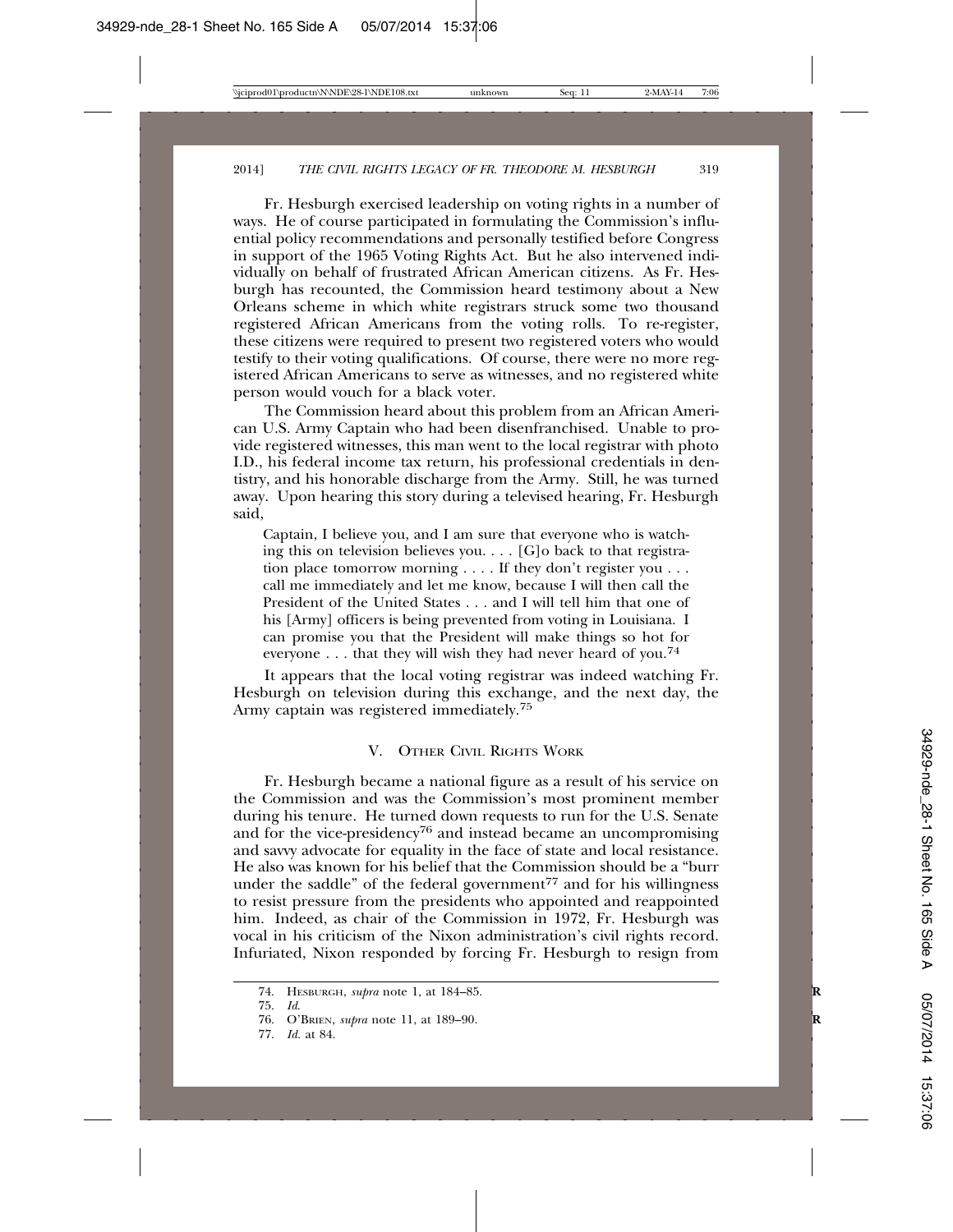the Commission.78 This dismissal only enhanced Fr. Hesburgh's national profile as—in the words of *Commonweal Magazine*—the "epitom[e] [of] so many of the nation's ideals in the areas of justice, human rights and equal opportunity."79

Fr. Hesburgh's contributions to the cause of civil rights greatly exceeded his work on the Commission. Most notably, he was a civil rights activist with close ties to the leaders of the movement—a relationship attested to by the famous picture of Fr. Hesburgh standing shoulder-to-shoulder with Dr. Martin Luther King, Jr., singing "We Shall Overcome" at a civil rights rally in Chicago. With his moral authority and national stature, Fr. Hesburgh proved to be a valuable ally. Andrew Young, a leader in the Civil Rights Movement, observed:

The key to the success of the civil rights movement was to keep it from being a radical leftist movement—and recognize that it was truly a movement coming out of the Judeo-Christian-U.S.-constitutional tradition of justice. Well, nobody could represent all of those forces like Fr. Ted could, and he did it in such a quiet, unassuming, nonjudgmental way that when he was with you, you didn't have to worry about who was against you.<sup>80</sup>

Expressing a similar sentiment, President Carter noted that Fr. Hesburgh bridged the gulf between the Civil Rights Movement and the white establishment. Because African American activists during that era were often marginalized, Carter argued, they were in dire need of "very distinguished white leaders who would join with them and add imprimaturs of approval for what they were doing, and Fr. Ted was one of those who came forward."81

Fr. Hesburgh's civil rights legacy is not limited to his work with the U.S. Commission on Civil Rights. Fr. Hesburgh also served with distinction in a number of capacities in which he advocated for human rights, humanitarian relief, nuclear disarmament, and international development. He even chaired the Select Commission on Immigration and Refugee Policy, a body which later came to be known simply as the Hesburgh Commission. The Hesburgh Commission's recommendations directly influenced Congress's 1986 law providing limited amnesty for undocumented immigrants. Even today, those same recommendations are receiving renewed attention as Congress debates immigration reform.<sup>82</sup>

<sup>78.</sup> *Id.* at 127–35.

<sup>79.</sup> *Id.* at 135.

<sup>80.</sup> NDdotEDU, *Notre Dame Celebrating Father Hesburgh*, YOUTUBE (Oct. 18, 2007), http://www.youtube.com/watch?v=XiGyqH6L9QU, at 5:31.

<sup>81.</sup> GOD, COUNTRY, NOTRE DAME: THE STORY OF FR. TED HESBURGH C.S.C. (Family Theater Productions 2004) at 18:39.

<sup>82.</sup> *See Immigration Reform and Control Act of 1986: Hearing Before the H. Comm. on the Judiciary*, 113th Cong. (2013), *available at* 2013 WL 2318791 (statement of Rep. Sensenbrenner praising Hesburgh Commission's recommendations).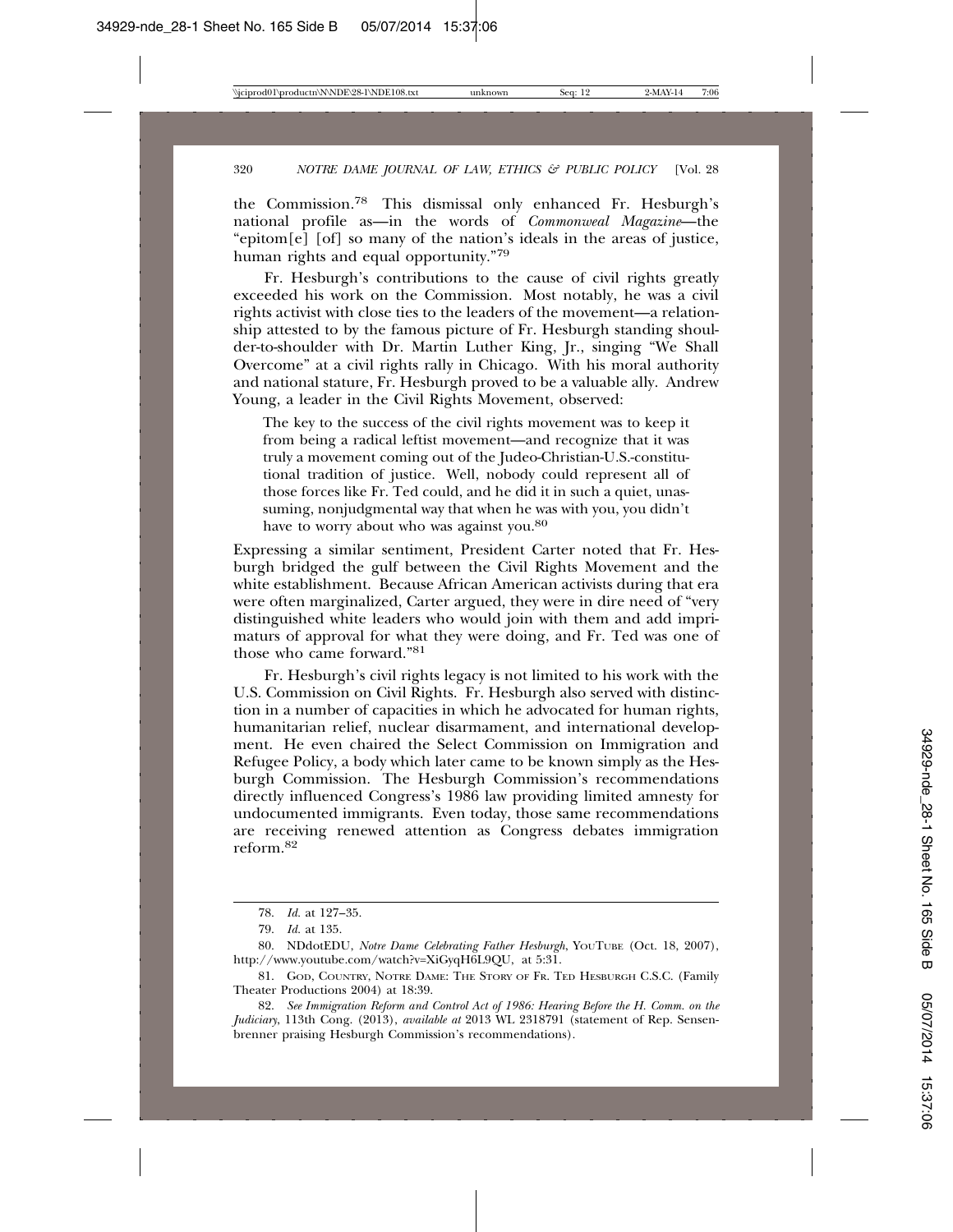#### VI. NOTRE DAME

For all of Fr. Hesburgh's nationally recognized work, he has been an advocate for civil and human rights at Notre Dame as well. During his thirty-five-year tenure as president of the University, he engaged in multiple initiatives to fund minority scholarships and recruit minority students and staff.<sup>83</sup> He founded the Center for Civil and Human Rights, which has become a leader in training human rights advocates around the globe. And—from my humble perspective as an alumna of the University—he took the critical step of admitting women to the University's undergraduate programs. Although most point to 1972 as the pivotal year in which Fr. Hesburgh implemented that change, I would like to draw your attention to 1967, when Fr. Hesburgh was personally responsible for the enrollment of Notre Dame Law School's first female student, Graciela Olivarez.84

Graciela Olivarez was a high school dropout and community activist in Arizona's Latino community. She had impressed Fr. Hesburgh while testifying before the Civil Rights Commission in 1962, but the two had no subsequent contact until a chance meeting in O'Hare Airport four years later. During that meeting, Olivarez told Fr. Hesburgh about her continuing advocacy for Latinos and her worry that her work was not sufficiently effective. Fr. Hesburgh suggested that a law degree would give her credibility. Fr. Hesburgh called the President of Harvard University and arranged for Olivarez to receive a full scholarship at Harvard Law School. Fr. Hesburgh made the same offer on behalf of Notre Dame Law School, and Olivarez ultimately chose Notre Dame.85

Graciela Olivarez graduated in 1970 and went on to a distinguished career that included time as the chair of the Mexican American Legal Defense and Education Fund as well as her 1977 appointment as Director of the Community Services Administration, the federal anti-poverty agency. In that role, Olivarez was the highest-ranking Hispanic and third-highest-ranking woman in the Carter administration.86 Olivarez died of cancer at age 59. To this day, Fr. Hesburgh keeps a picture of Olivarez and himself in his room at Notre Dame, a remembrance of a dear friend and of his commitment to the importance of equal opportunity and the recognition of human dignity.

<sup>83.</sup> O'BRIEN, *supra* note 11, at 101–02, 116. **R**

<sup>84.</sup> Notre Dame had had several female graduate students prior to 1972 as well. *See* Kristen Durbin, *Graduate Students Paved Way for Women on Campus*, THE OBSERVER (Mar. 1, 2013), http://www.ndsmcobserver.com/news/graduate-students-paved-way-for-womenon-campus-1.2998167.

<sup>85.</sup> Patricia Koval, *First Woman to Win Law Degree Fight at Old Notre Dame is High School Dropout*, THE PITT. PRESS, June 11, 1970, at 21.

<sup>86.</sup> Jimmy Gurule,´ *"Amazing Grace": A Tribute to Graciela Olivarez*, NOTRE DAME LAW., Fall 2006, at 18, 19.